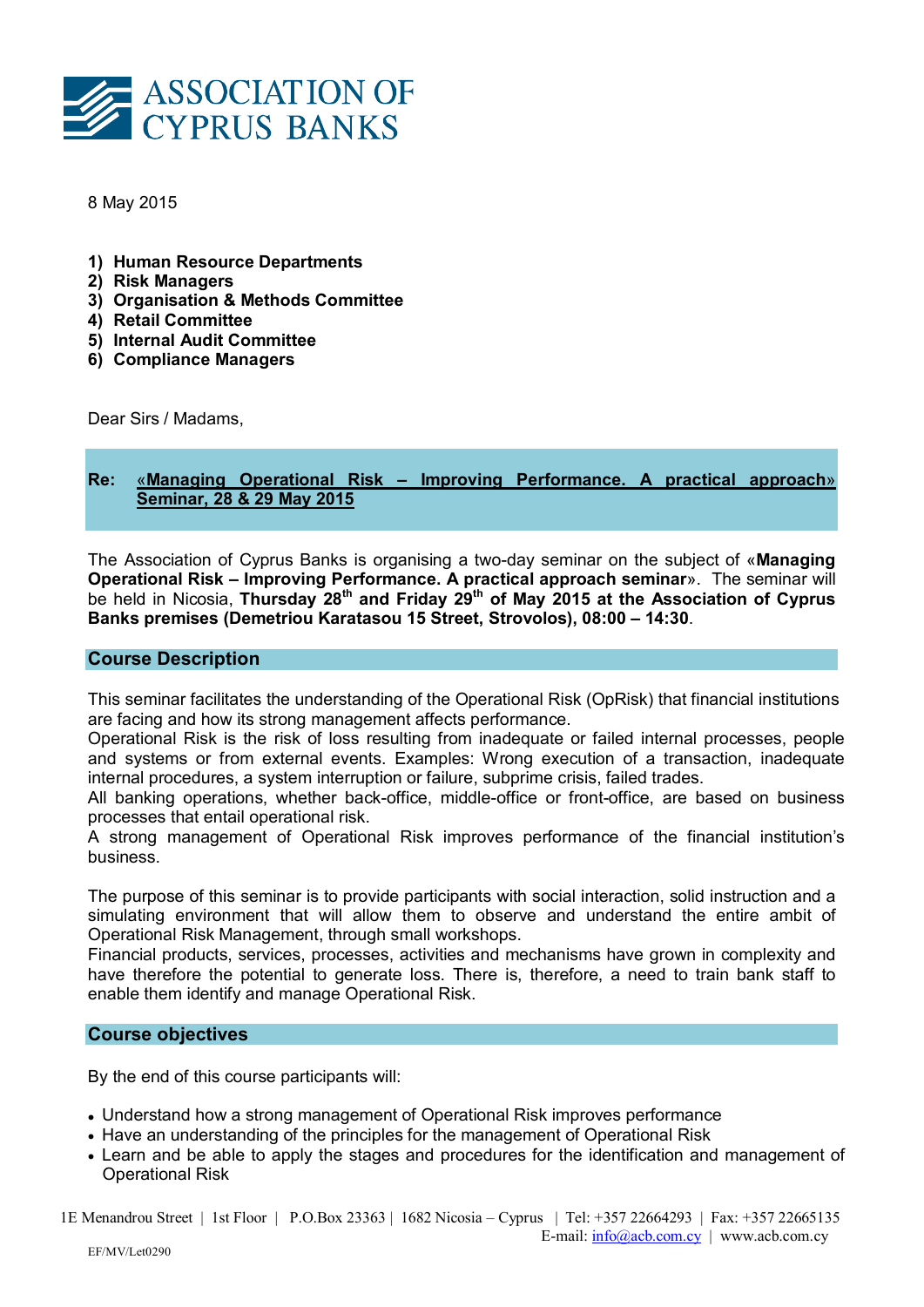

- Understand the importance of process management
- Understand the aim of Operational Risk framework: Identify, assess, control and mitigate operational risk and to champion effective reporting of risk and emerging risk issues.
- Learn how to effect the process of RCSA (Risk Control Self-Assessment)
- Understand how the process of RCSA forms an integral element of overall Operational Risk framework
- Learn how the process of RCSA integrates and co-ordinates risk identification and risk management efforts.
- Learn how Operational Risks and the effectiveness of Controls are assessed and examined.
- Learn how reasonable assurance can be obtained that all business objectives will be met.
- Understand the role of Operational Risk management.
- Understand how competences in Operational Risk management are developed.
- Learn the process for reporting, escalating and communicating risk issues to key stakeholders.
- Learn the benefits of establishing a strong framework for the management of Operational Risk.

### Who should attend?

The seminar is addressed to: Staff members and Officers of:

- Risk Management Department
- Retail Department
- Organisation & Methods Department
- IT Department
- IS Department
- Compliance
- Internal Audit

The seminar is also suitable for staff members from the departments of Legal Services, Legal Documentation, Implementation of facilities, Debt recoveries, Commercial and Corporate banking.

#### **Instructor**

### Mr. Georgios Loizou – Consultant, Risk and Banking Operations

The programmes\* have been approved by the HRDA. Enterprises participating with their employees who satisfy HRDA's criteria, are entitled to subsidy.



The language of instruction is English. The participation fee is €97,50 (including VAT).

Participation fee: €250 plus 19% VAT

HRDA subsidy per person:

€200 - Small & Medium Enterprises (SMEs) and Large Enterprises

Total cost per person: €97,50 (including VAT)